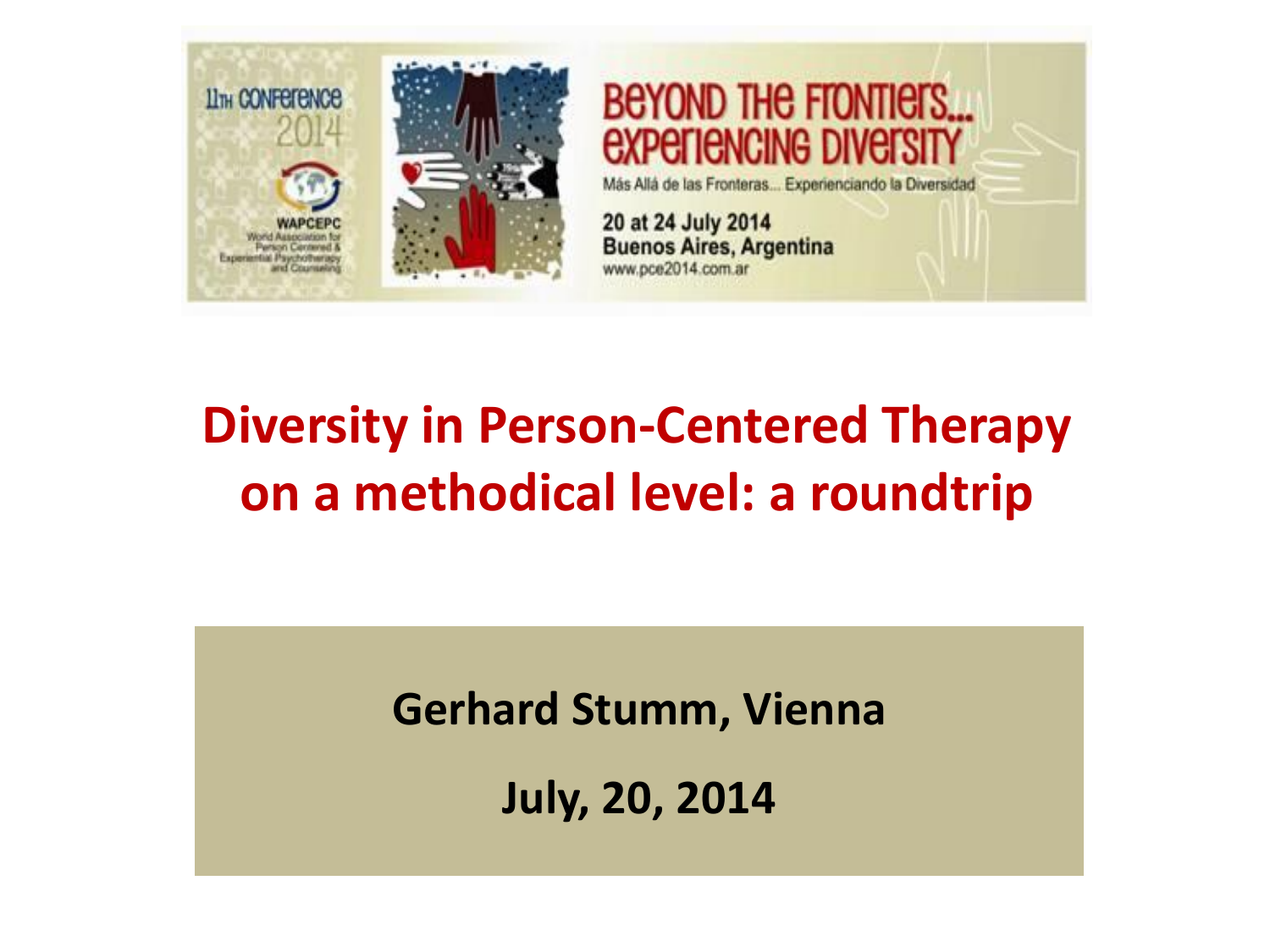# **Menu**

#### Intro

- Overview of Person-Centered and Experiential Therapies
- $\triangleright$  Characteristics of the members of the family
	- Theoretical essentials
	- Practical perspectives
	- Own impressions

 $\triangleright$  Discussion on identity aspects and diversity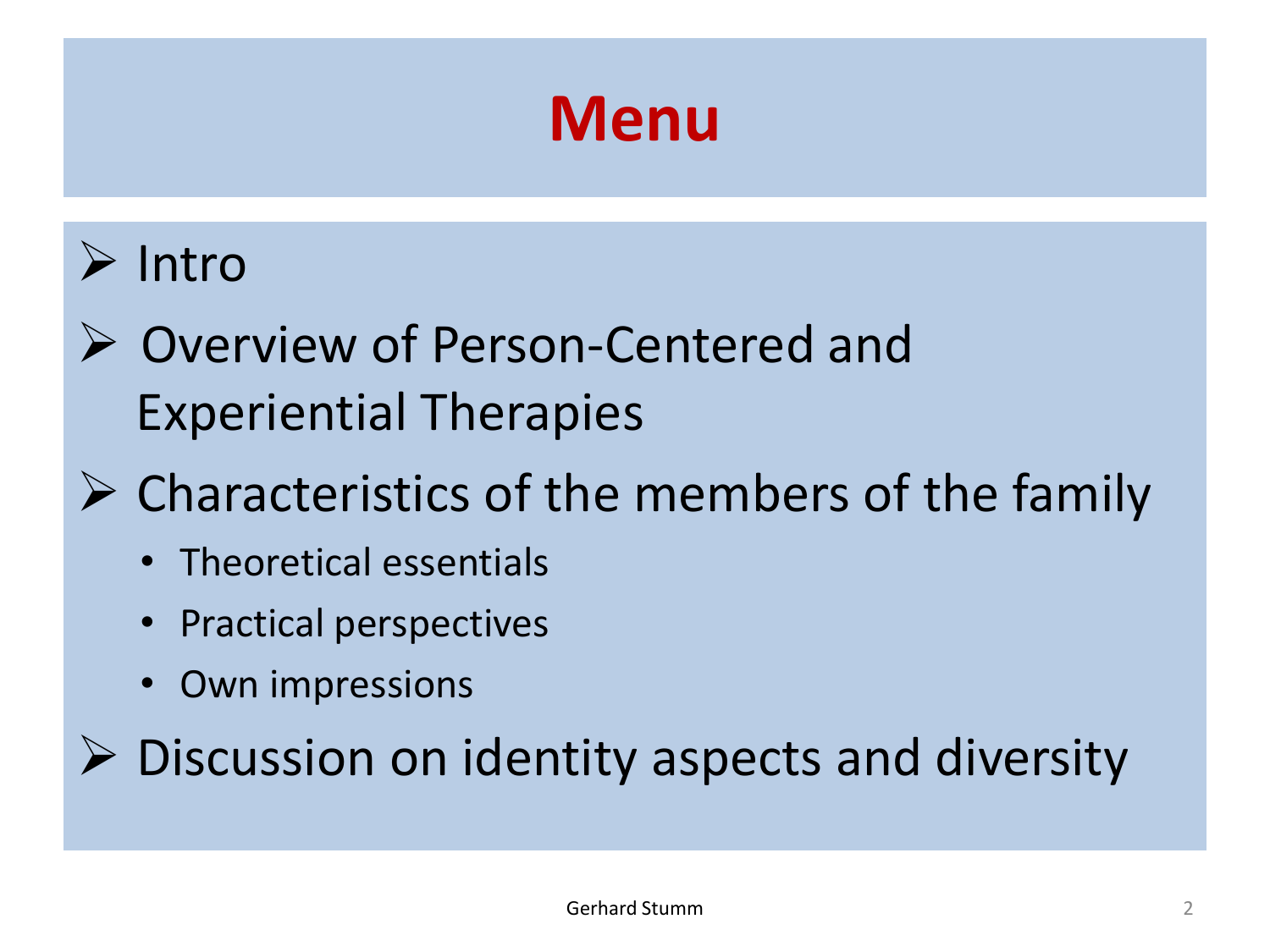#### **Paradigms in psychotherapy**

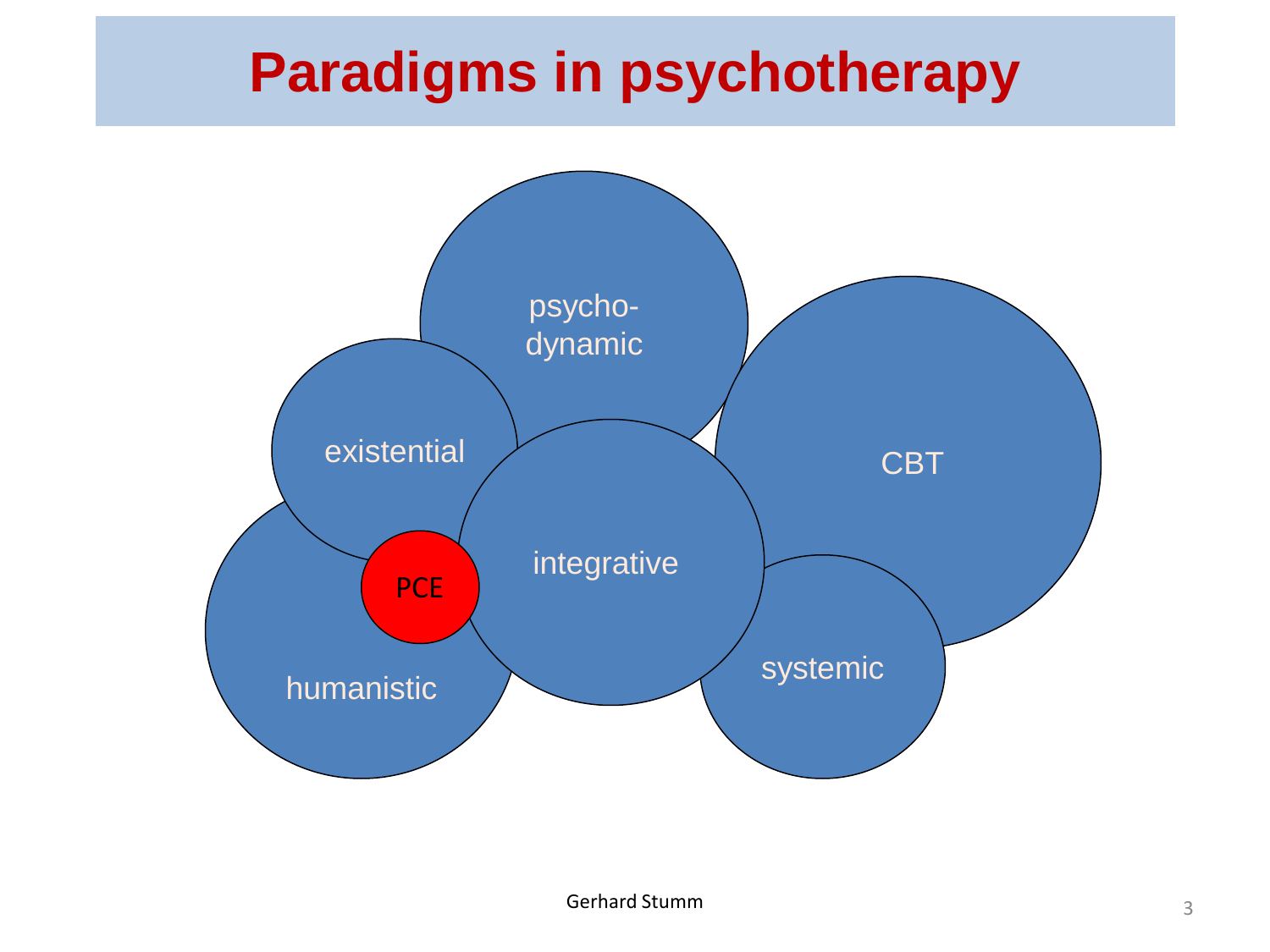# **Person-centered Therapies**



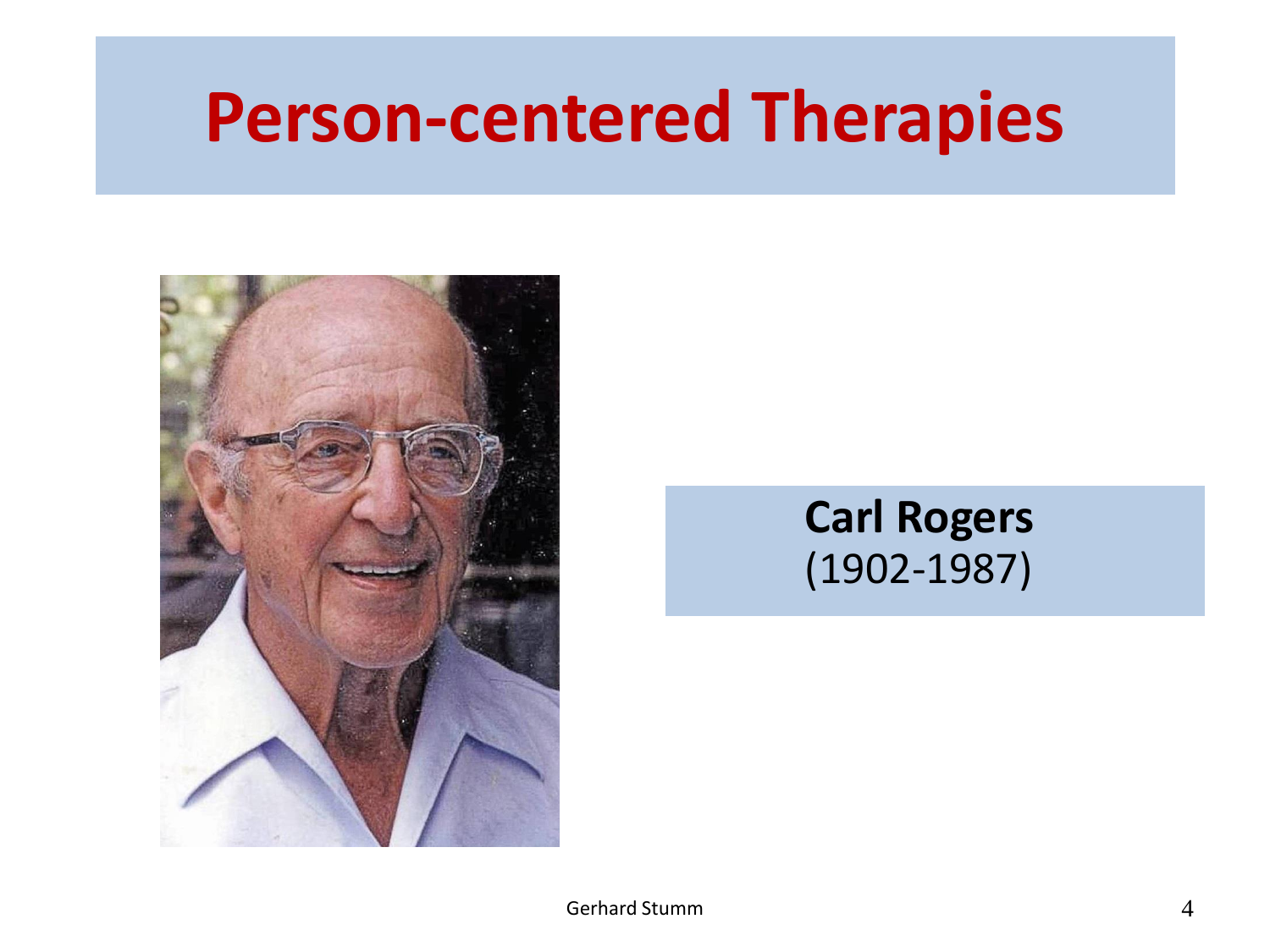| orthodox/traditional<br>client-centered/<br>person-centered<br>orientation                                                                                                       | various sub-<br><b>orientations</b>                                                                                                                                                                                           | experiential orientation                       |                                         |
|----------------------------------------------------------------------------------------------------------------------------------------------------------------------------------|-------------------------------------------------------------------------------------------------------------------------------------------------------------------------------------------------------------------------------|------------------------------------------------|-----------------------------------------|
| <b>Classical Client-</b><br>relational /<br><b>Centered</b><br>dialogic<br>orientation<br><b>Therapy (CCT)</b><br>("non-<br>directive")<br>(incl.<br><b>Relational</b><br>Depth) | interactional<br>$\blacksquare$<br>(interpersonal)<br>existential<br>$\blacksquare$<br>disorder specific<br>п<br>(incl. Pre-Therapy)<br>creative<br><b>(Expressive Arts)</b><br>integrative<br>(Motivational<br>Interviewing) | <b>Focusing-</b><br>oriented<br><b>Therapy</b> | <b>Emotion-Focused</b><br>Therapy (EFT) |

**Overview of Person-Centered and Experiential Therapies**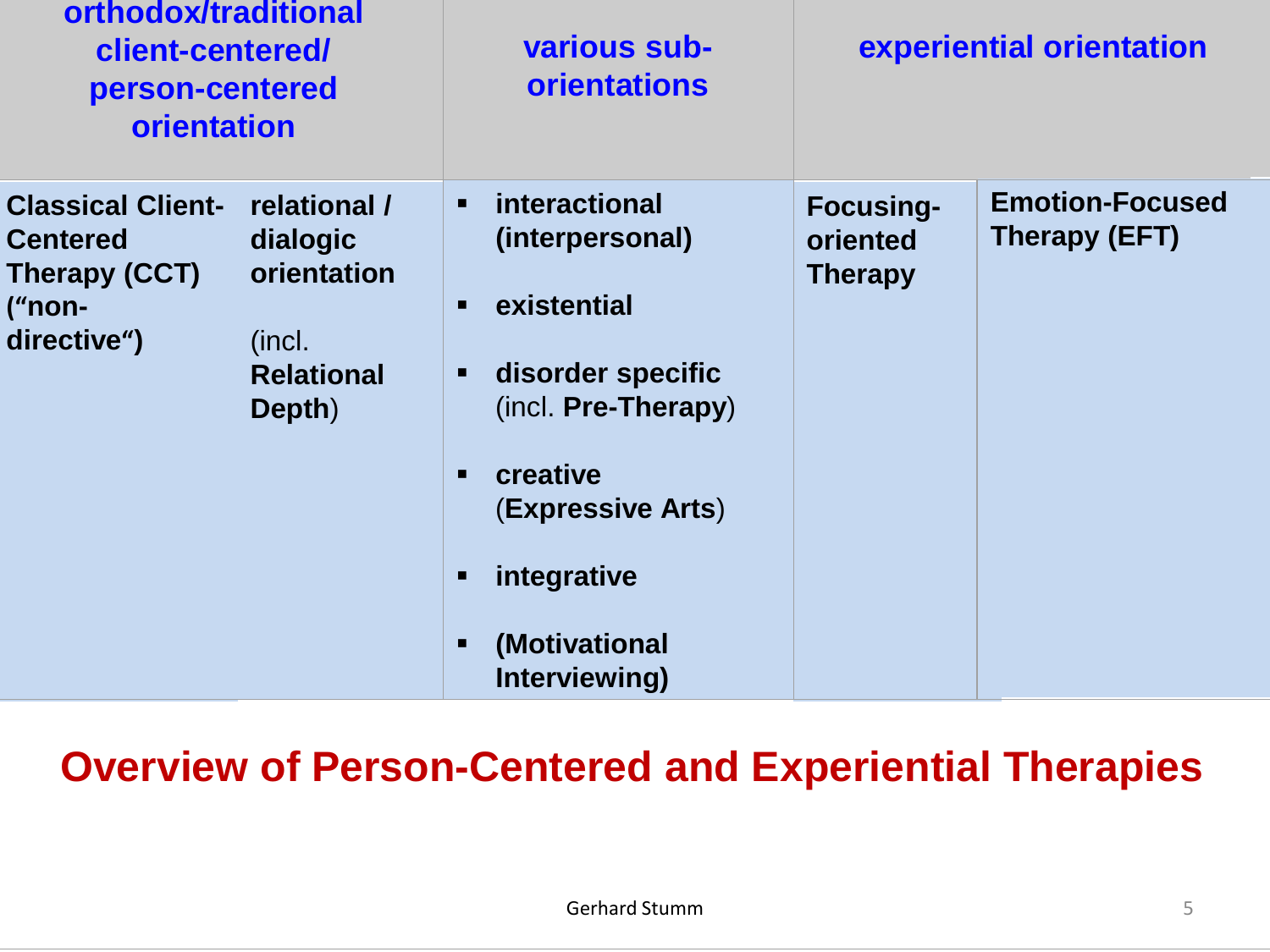## **Tribes of the Family**



**IP = Interpersonal**

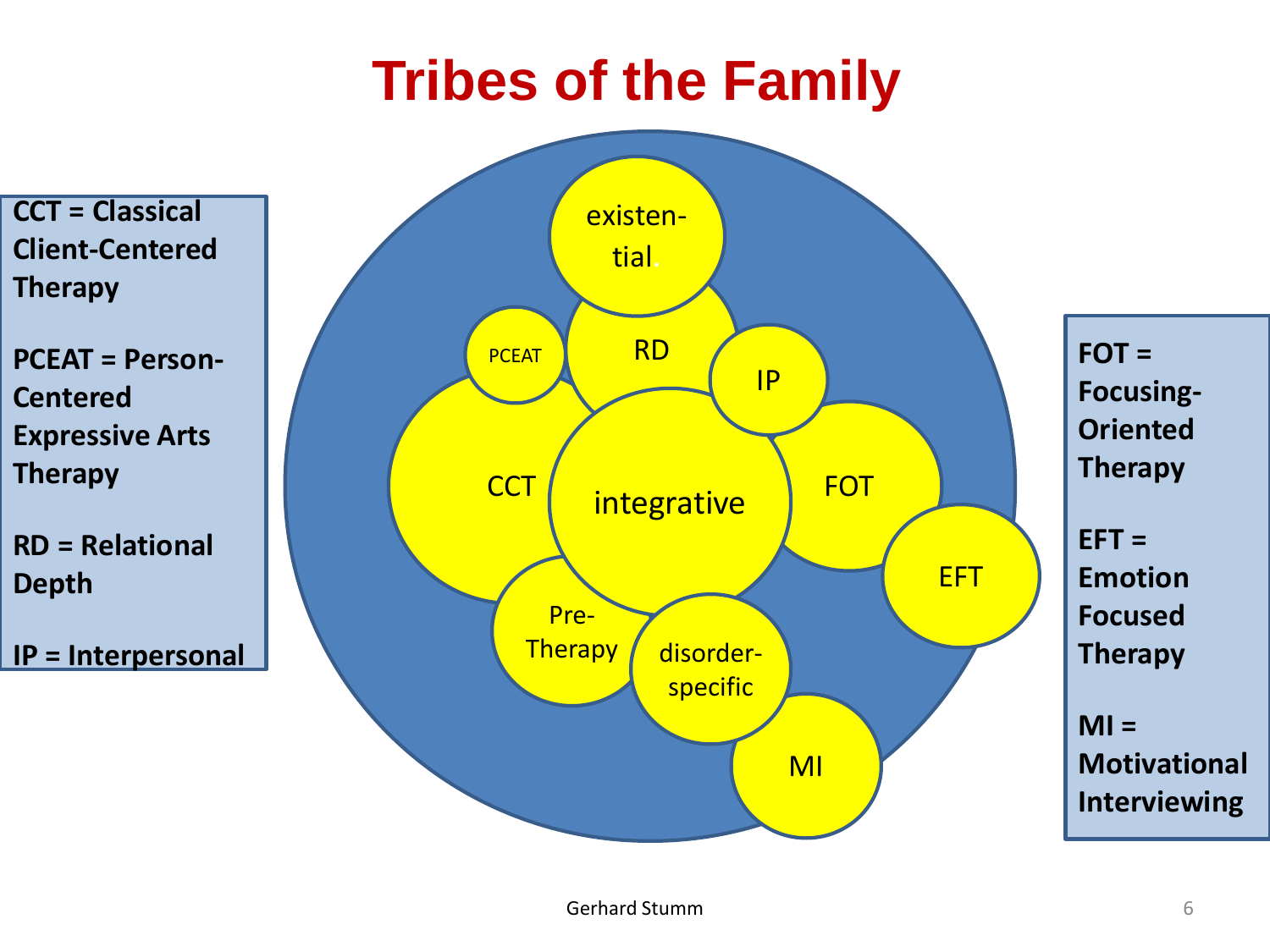# **Classical Client-centered Therapy (CCT)**

- $\triangleright$  trust in the client's self-governing and growth capacity (actualizing tendency)
- $\triangleright$  ethically based  $\rightarrow$  non-authoritarian, no coercion and power over the client

**method:** core conditions and their communicative implementation & perception by the client are sufficient for constructive personal change of the client  $\rightarrow$  relational climate counts!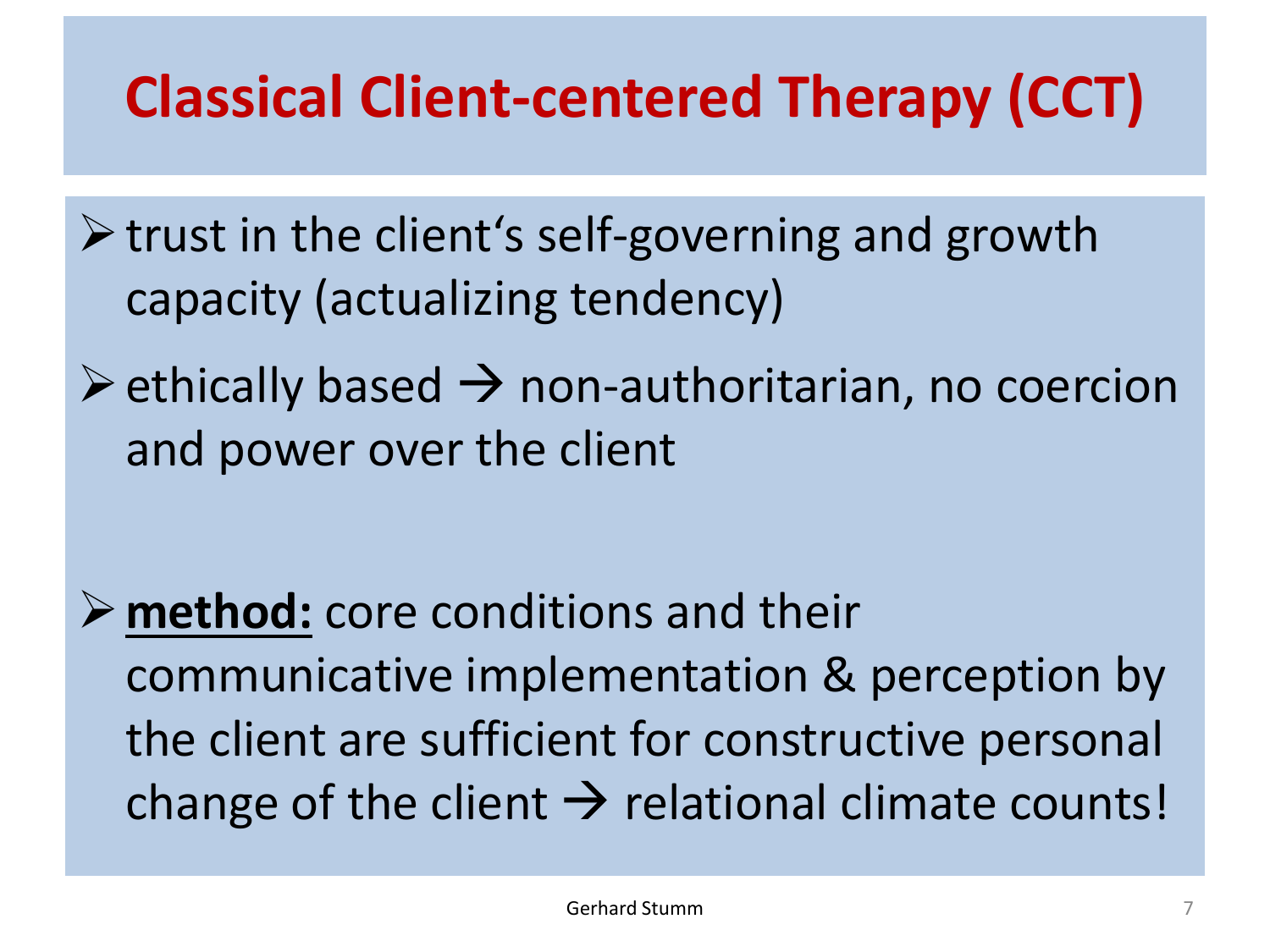## **PCT as dialogical approach**

- $\triangleright$  from a "de-personalized" therapist (Rogers, 1951) to one who involves and expresses him-/herself transparently (e.g. Rogers, 1980)
- $\triangleright$  from therapist as "alter-ego" to being the "other"  $\rightarrow$ being with and being counter to the client  $\rightarrow$  "twoperson-centered therapy" (co-presence)



**Dave Mearns** (\*1947)



**Mick Cooper** (\*1966)



**Wolfgang Pfeiffer** (1919-2011)



**Peter Schmid** (\*1950)

Gerhard Stumm 88 and 2008 88 and 38 and 38 and 38 and 38 and 38 and 38 and 38 and 38 and 38 and 38 and 38 and 38 and 38 and 38 and 38 and 38 and 38 and 38 and 38 and 38 and 38 and 38 and 38 and 38 and 38 and 38 and 38 and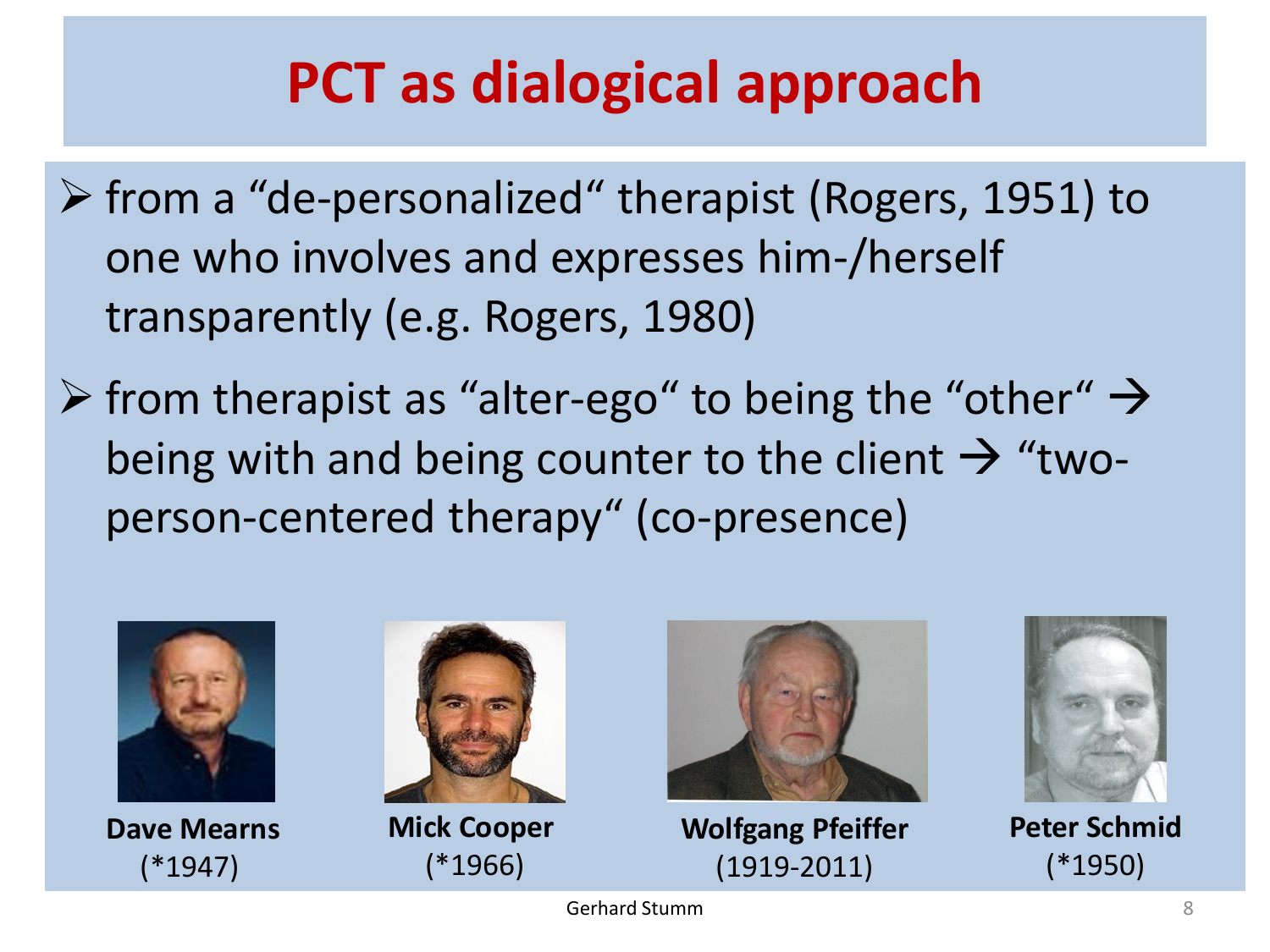#### **Relational Depth**

"A state of profound contact and engagement between two people, in which each person is fully real with the Other, and able to understand and value the Other's experiences at a high level'' (Mearns & Cooper, 2005, p. xii).

 **method:** spontaneous and active participation of the therapist to foster an intense meeting and connection with the client  $\rightarrow$  more than actualizing core conditions  $\rightarrow$  self of the therapist as "developmental agenda"

Mearns, C. & Cooper, M. (2005). *Working at relational depth in counselling and psychotherapy*. London: Sage.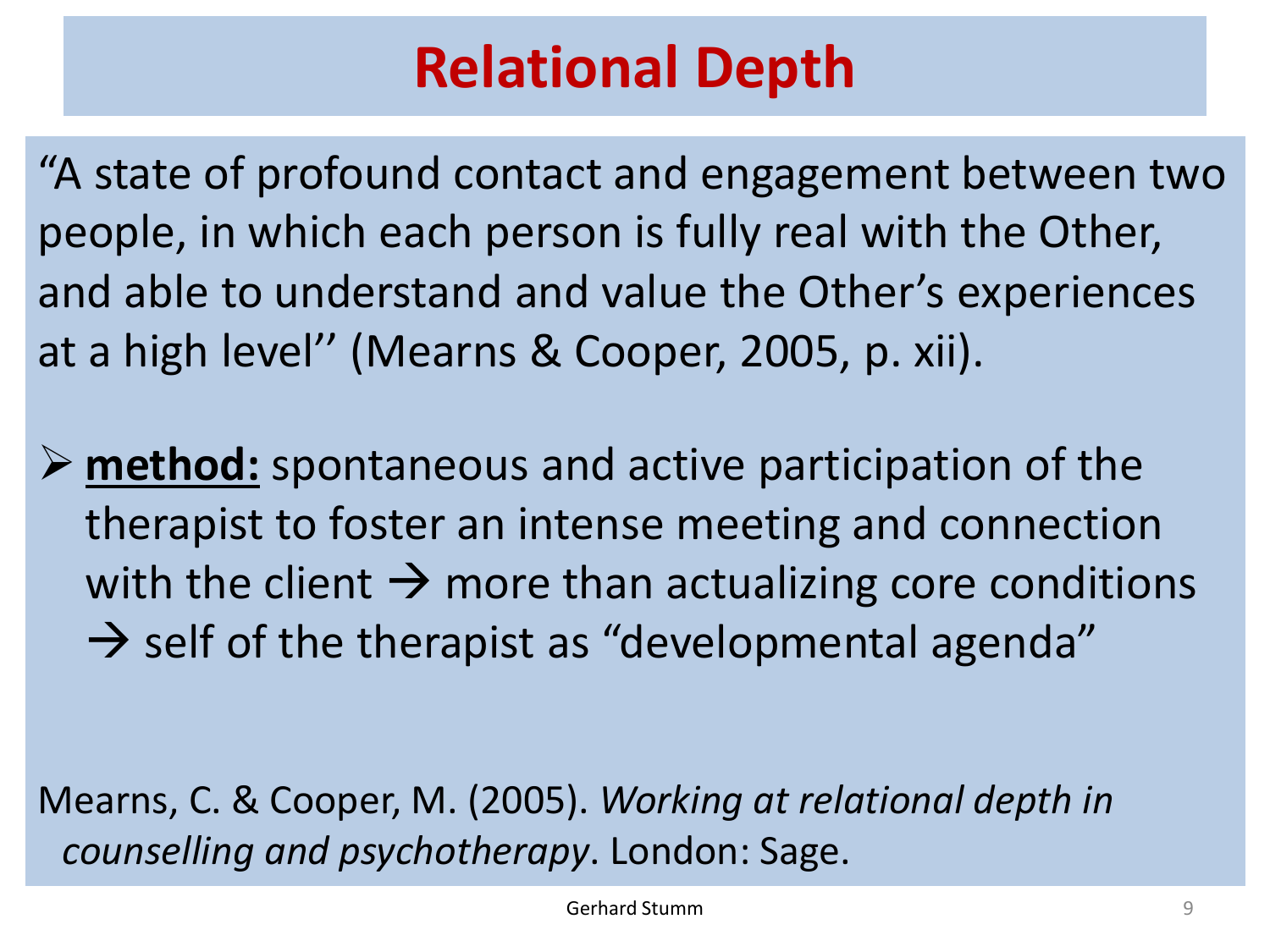## **Critique of RD**

- *Sue Wilders (2007):*
- $\triangleright$  missing unintentionality  $\rightarrow$  directive

#### *Keith Tudor (2014):*

 $\triangleright$  depreciation for "superficial" experiencing  $\rightarrow$  offending the principle of horizontalisation (all phenomena are equally to be regarded positively and unconditionally)  $\triangleright$  what is depth and what is surface?  $\rightarrow$  diagnostic expertise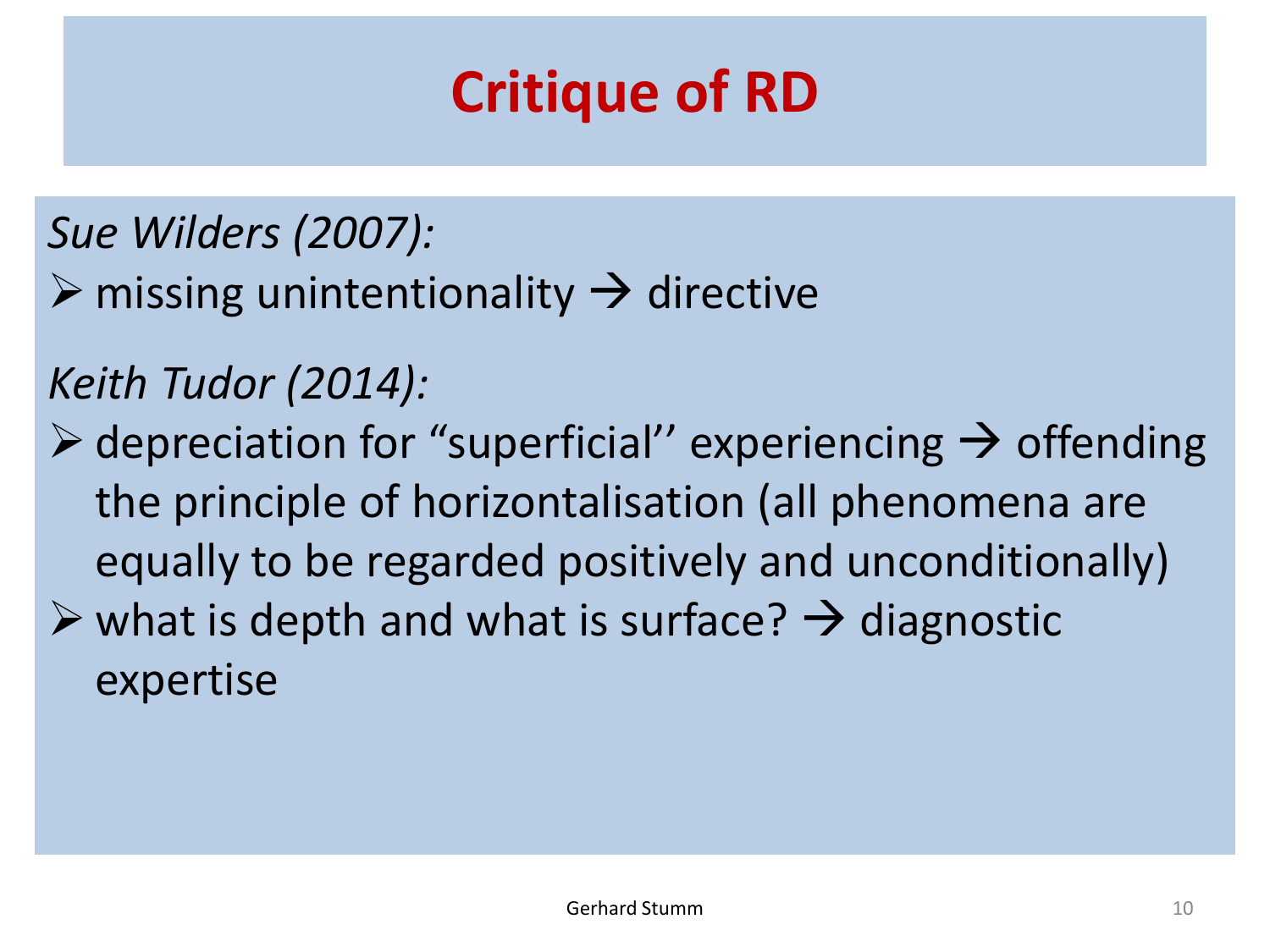## **Existential**

- $\triangleright$  struggle between polarities: growth and optimism e.g. limitations and tragic side of existence (e.g. death, transitoriness) *and* potential
- $\triangleright$  immanent tensions and contin- conditions of worth as reason gency ("there is no cure for life") for incongruence
- 
- $\triangleright$  future bound here and now
- 
- $\triangleright$  challenging/confronting facilitating

#### **Existential Humanistic/Person-centered**

 $\triangleright$  permanent choices trust in the actualizing tendency  $\triangleright$  meaning self-actualization

**method:** to pay attention to existential concerns, among them the dark and tragic side of existence; challenge clients to take a stand!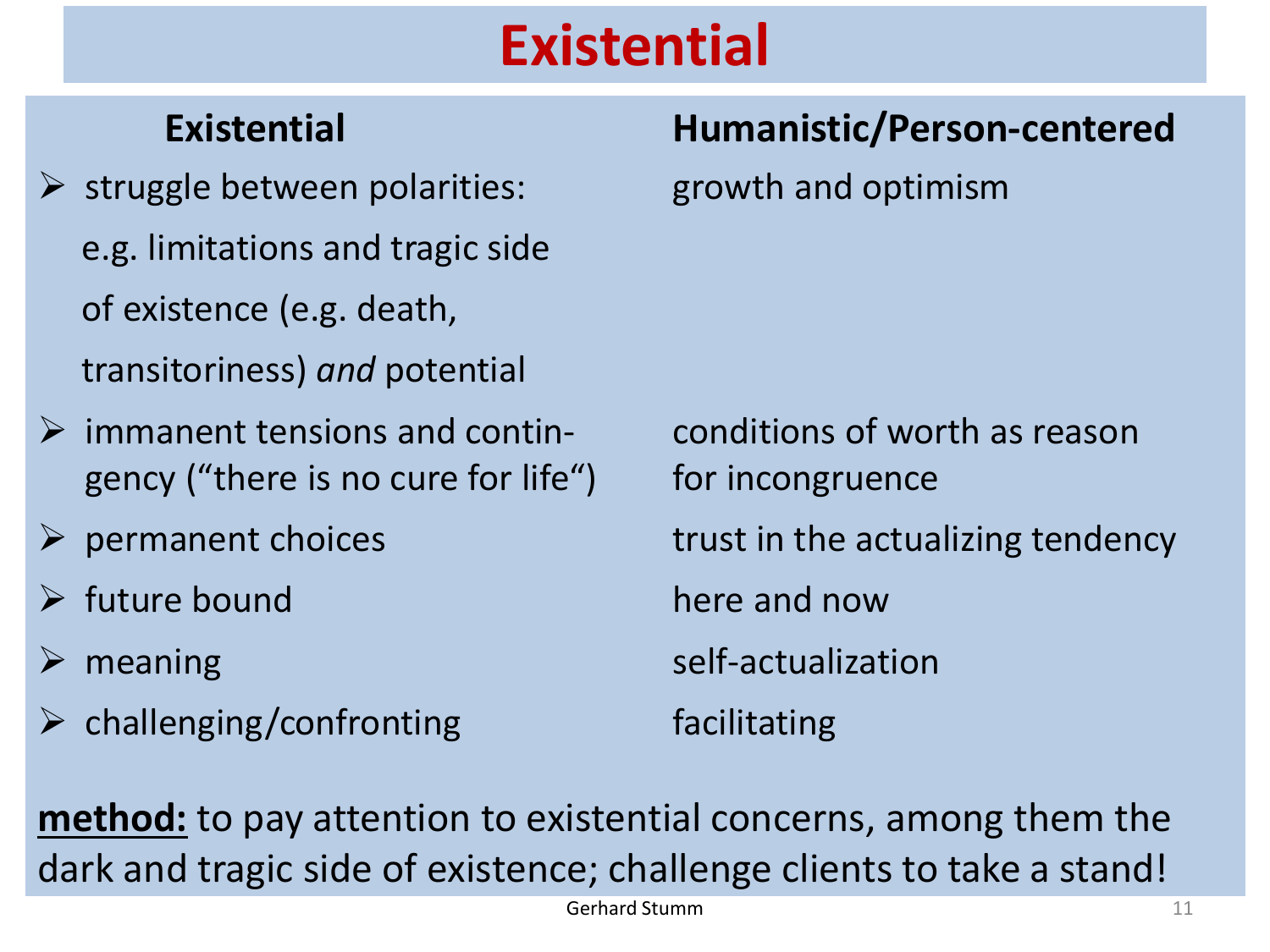## **Interpersonal orientation**

reason for incongruence: **interpersonal level** exploration of the client's **relational patterns** is primary (vs. self-exploration)

#### **method:**

- non-complementary ("a-social") responses of therapist
- $\triangleright$  meta-communication about the client-therapist interaction
- **goal:** corrective relational experiences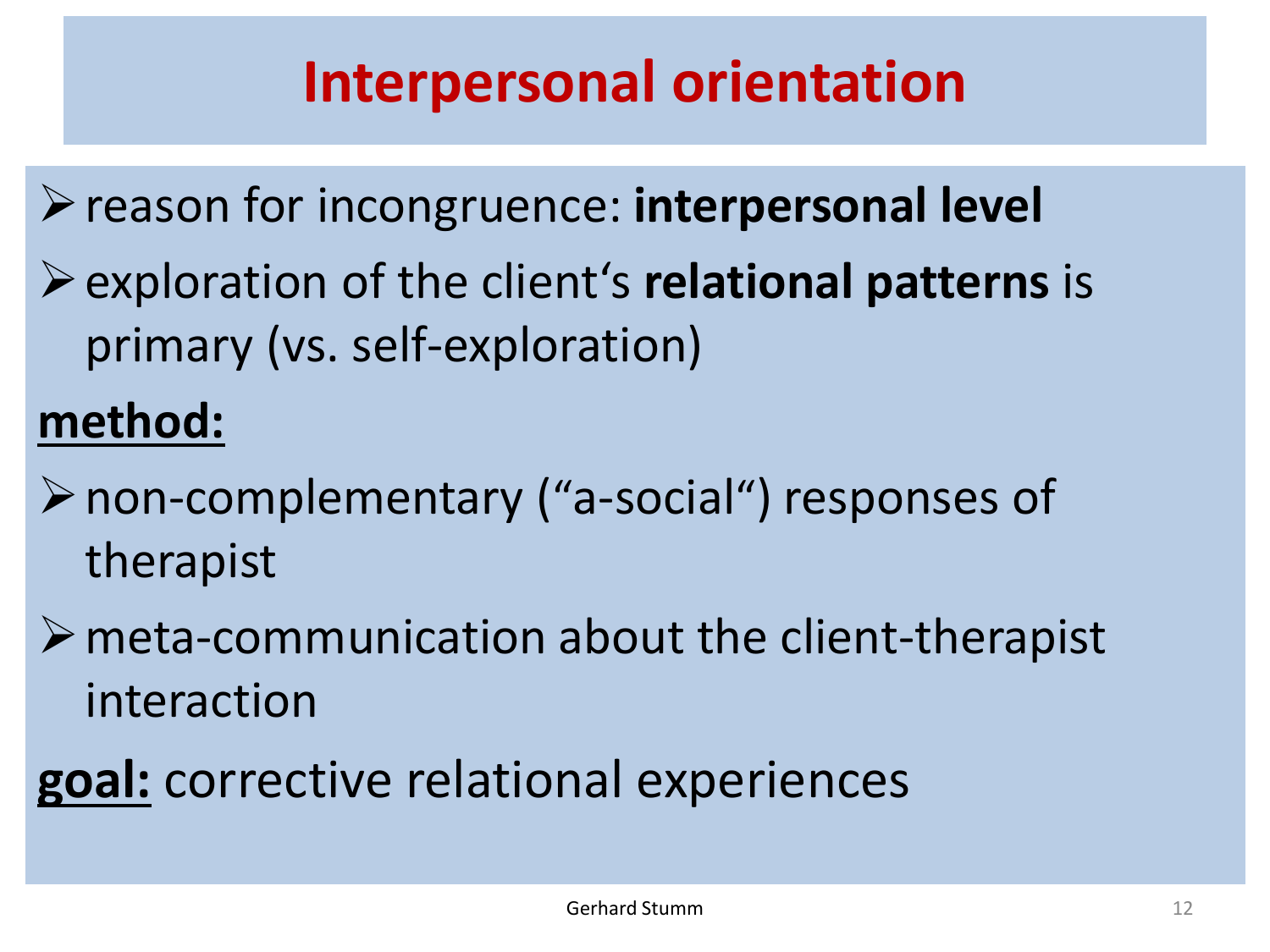#### **Disorder-specific**

- $\triangleright$  differentiated clinical knowledge & "disorder specific understanding" is thought to be necessary, especially when working with severely disturbed clients  $\rightarrow$  as cornerstone for empathy and UPR
- $\triangleright$  mainly in the Netherlands, Belgium, Germany, Austria, Switzerland, e.g. Swildens, Finke, Teusch, Speierer, Binder, also Prouty's Pre-Therapy and EFT
- **method:** specific procedures for persons with different problems/diagnoses



Hans Swildens (\*1924)

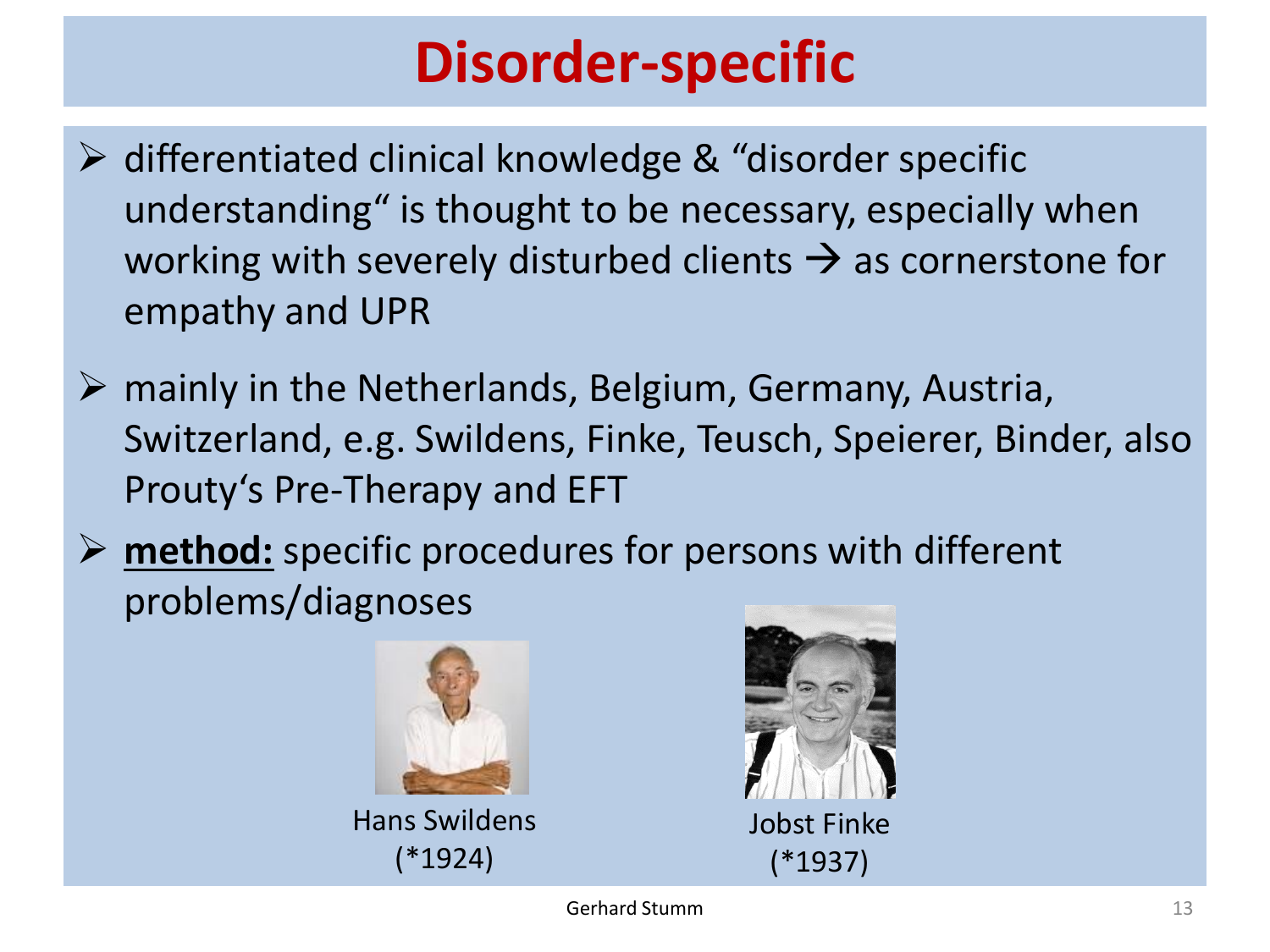# **Pre-Therapy**

 work with **contact impaired people** (psychotic, autistic, dissociated, dementia, mentally retarded, brain injury, …) = pre-relational, pre-experiencing, pre-expressive



Garry Prouty Jill Prouty (1936-2009)

 **method: contact reflections** of concrete client behaviour and his environment: i.e. **Word for Word, Facial, Body, Situational, Reiterative Reflections** to develop or restore awareness of phenomenal field (world, self and others)  $\rightarrow$  to improve **contact functions:** reality, affective & communicative contact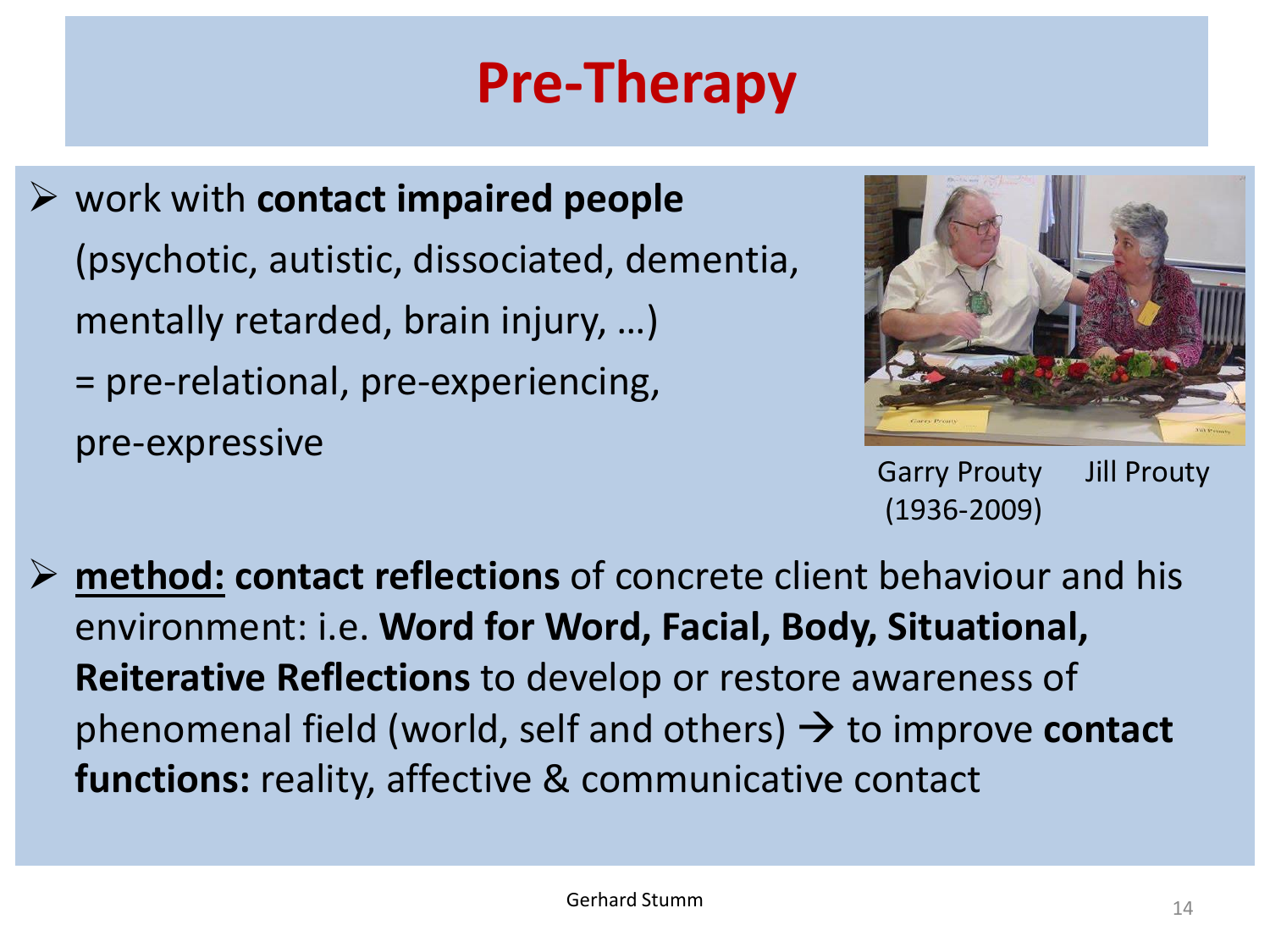# **Creative Therapy**

- **Expressive Arts Therapy by Natalie Rogers** drawing from theory of creativity" by her father **specific method: "Creative Connection"**: dancing, (Authentic) movement, music, sound, drawing, painting, journal writing, meditation, … as channels of the healing process  $\rightarrow$  intermodal approach
- $\triangleright$  Liesl Silverstone (England)
- Norbert Groddeck (Germany) **method:** five steps: Felt Sense, "invitation to action", reflecting the product, felt shift, transfer



Natalie Rogers (\*1928)



N. Groddeck (\*1946)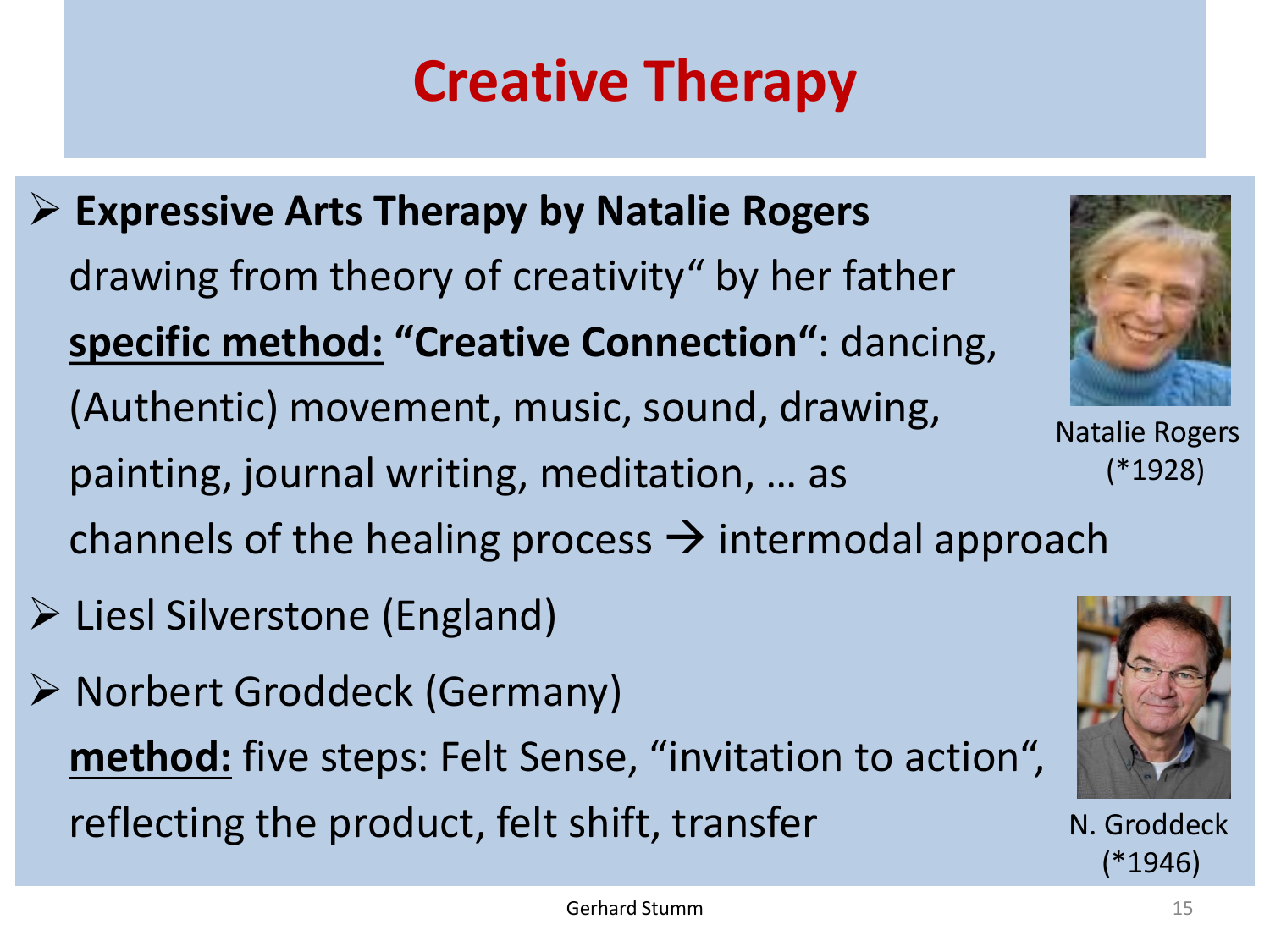# **Focusing-Oriented Therapy**

- relationship quality *and* experiencing
- **method:** Listening, Guiding, Response (more than 6 steps-modell) **Felt Sense** as compass: "Whatever is said and done must be checked against the concretely felt experiencing" (= direct reference, implicit, pre-conceptual, intricate)  $\rightarrow$  felt shift
- $\triangleright$  process-directivity (Focusing "instructions" = invitations)

Gene Gendlin

(\*1926)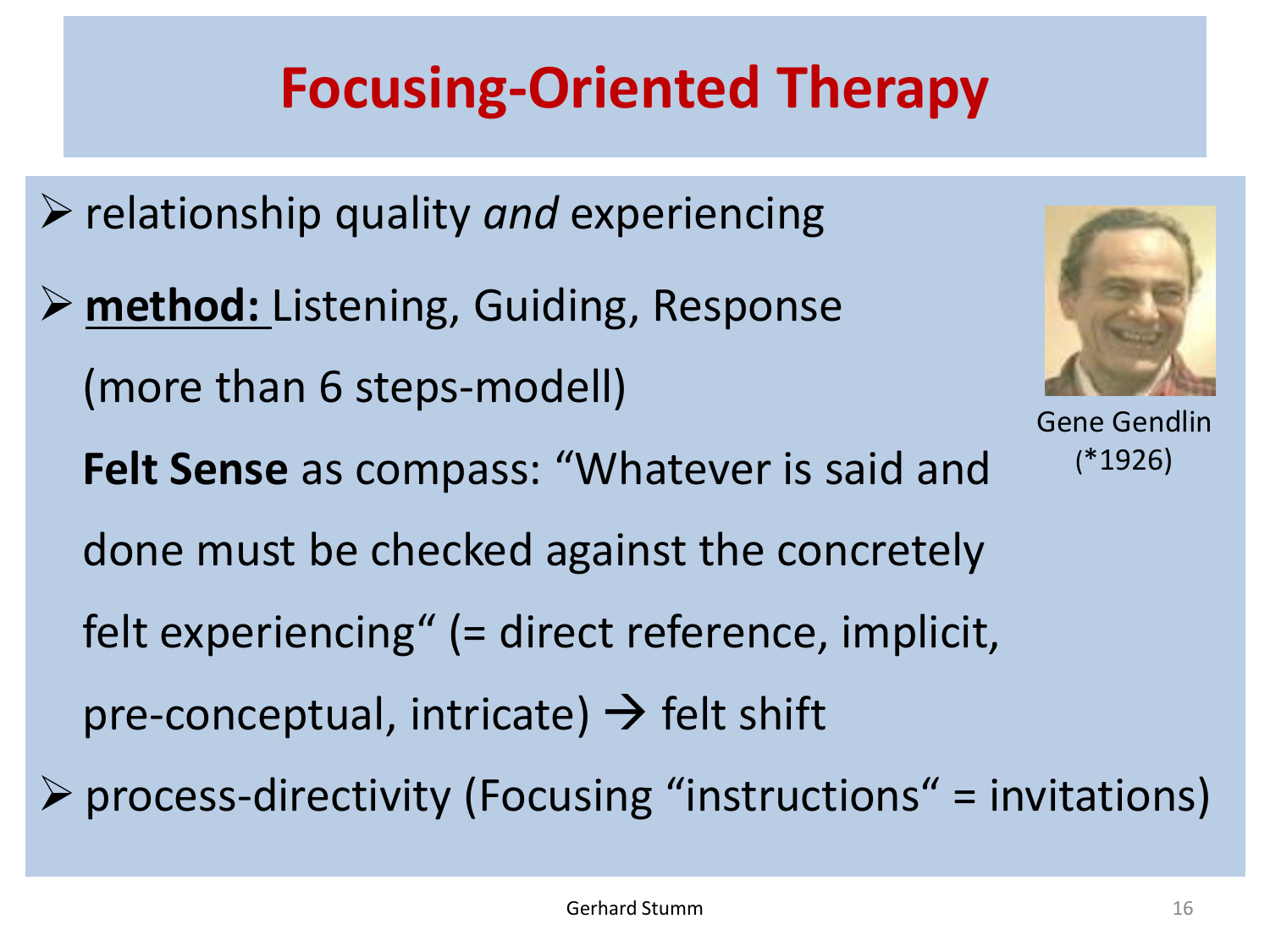# **Emotion Focused Therapy**

 $\triangleright$  elaborated by Leslie Greenberg (drawing from Laura Rice), Robert Elliott, Jeanne Watson (former: process-experiential)



Les Greenberg \*1945

- $\triangleright$  combination of PC, Gestalt, Focusing, existential
- **emotions are primary** (not experiences, as Rogers and Gendlin have assumed): "You can't leave a place before you haven't arrived there"
- **method:** markers and tasks (process-directive)
- **goal:** modification (transformation) of emotional schemata  $\rightarrow$  primary adaptive emotions instead of maladaptive emotions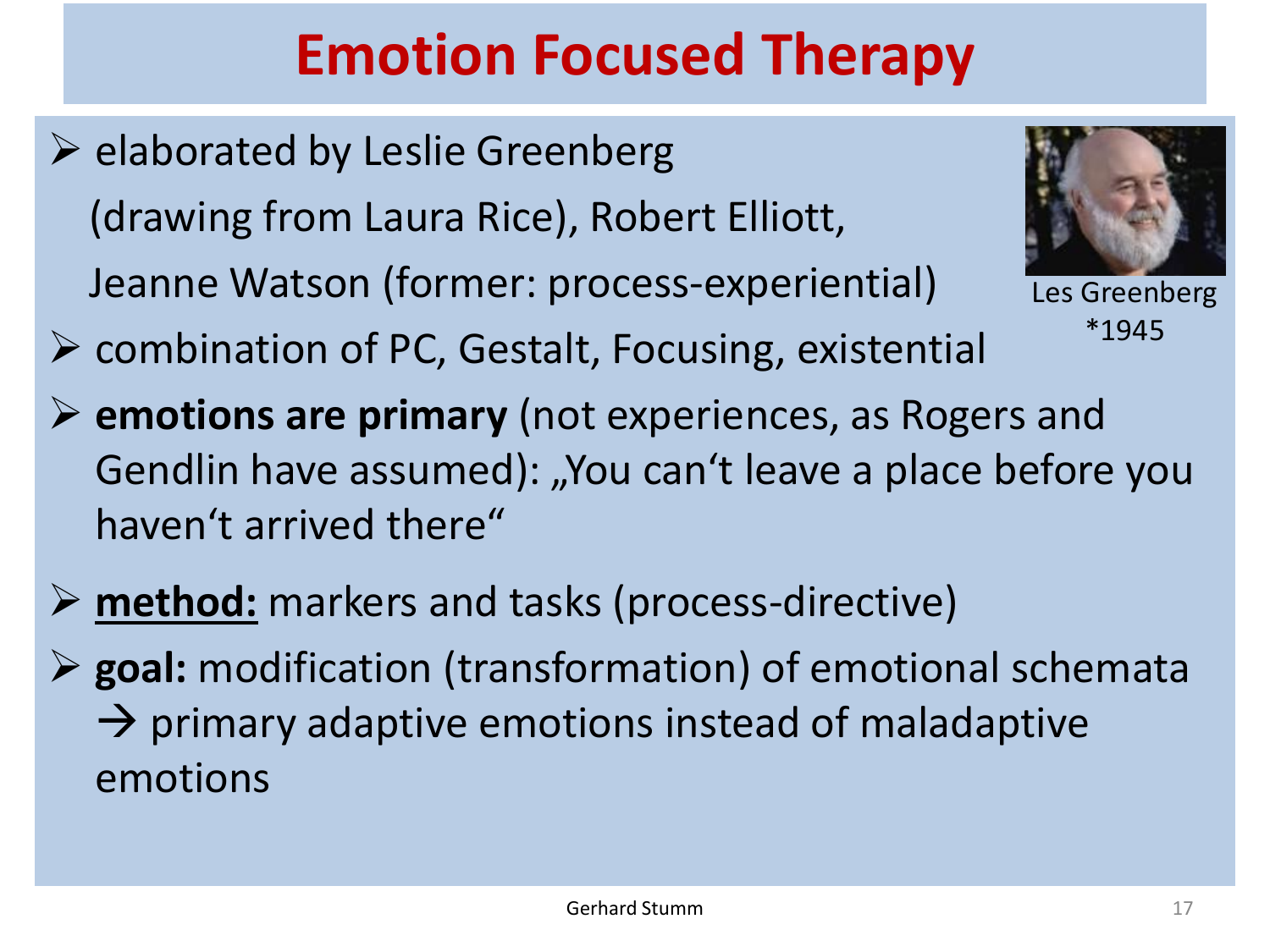#### **Motivational Interviewing (MI)**

- **focus is on the motivation for change** ("80% Rogers"), clients are always motivated for something (natural process)
- $\triangleright$  humanistic philosophy
- $\triangleright$  dealing with ambivalence (change vs. resistance)
- $\triangleright$  empathic listening  $\rightarrow$  change talk (urgency, ability & commitment for change)
- motivation-centered, change-centered, problemcentered, directive in terms of facilitating change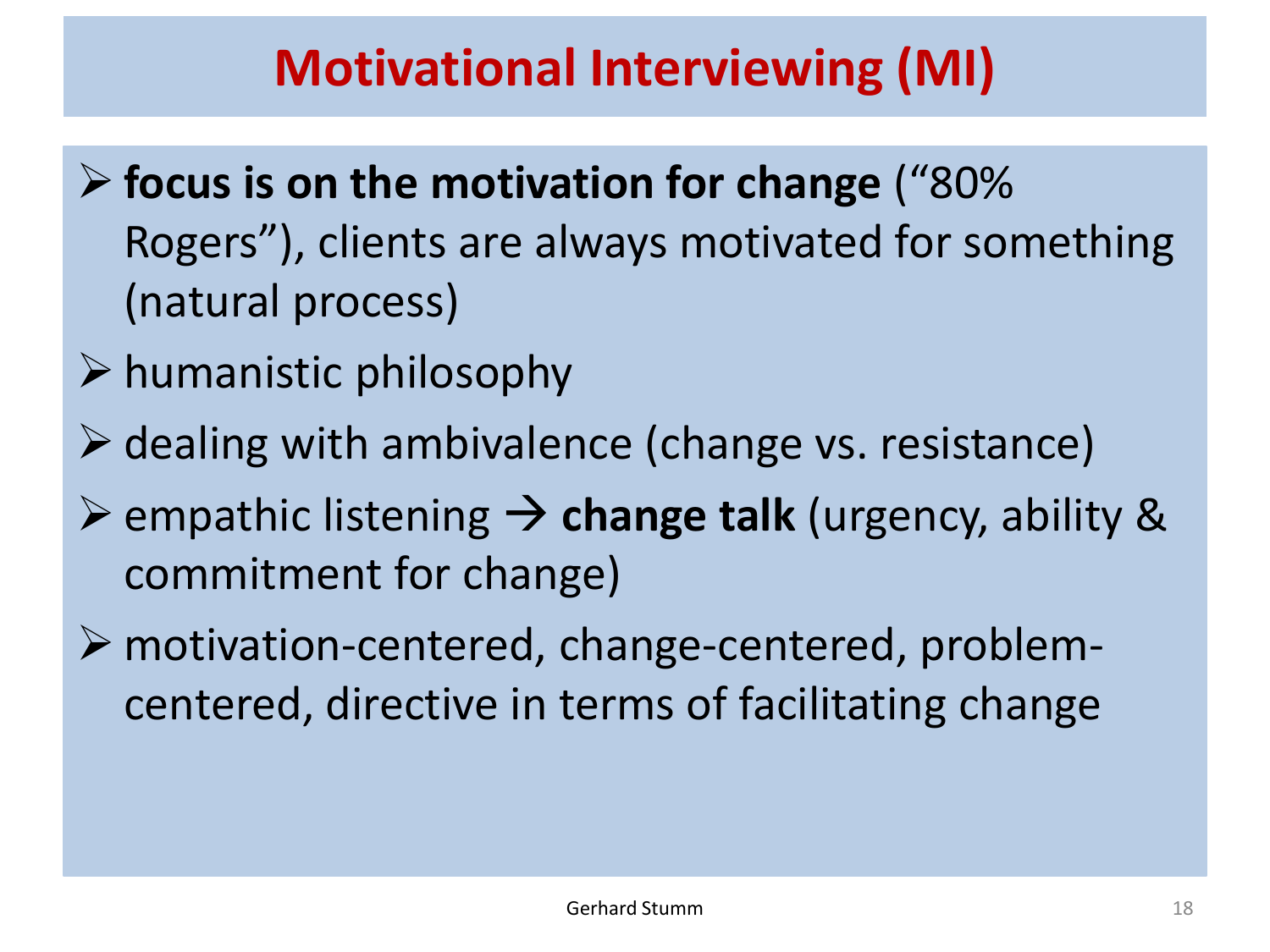# **Integrative**

- $\triangleright$  The questions are: what is integrated? How systematically is this done? On what level? Consistent?
- $\triangleright$  first vs. second order integration: integration of elements of different suborientations, above all person-centered *and* experiential vs. integration of elements of other schools



Germain Lietaer (\*1939)



Art Bohart (\*1943)



Mick Cooper (\*1966)



Wolfgang Keil (\*1937)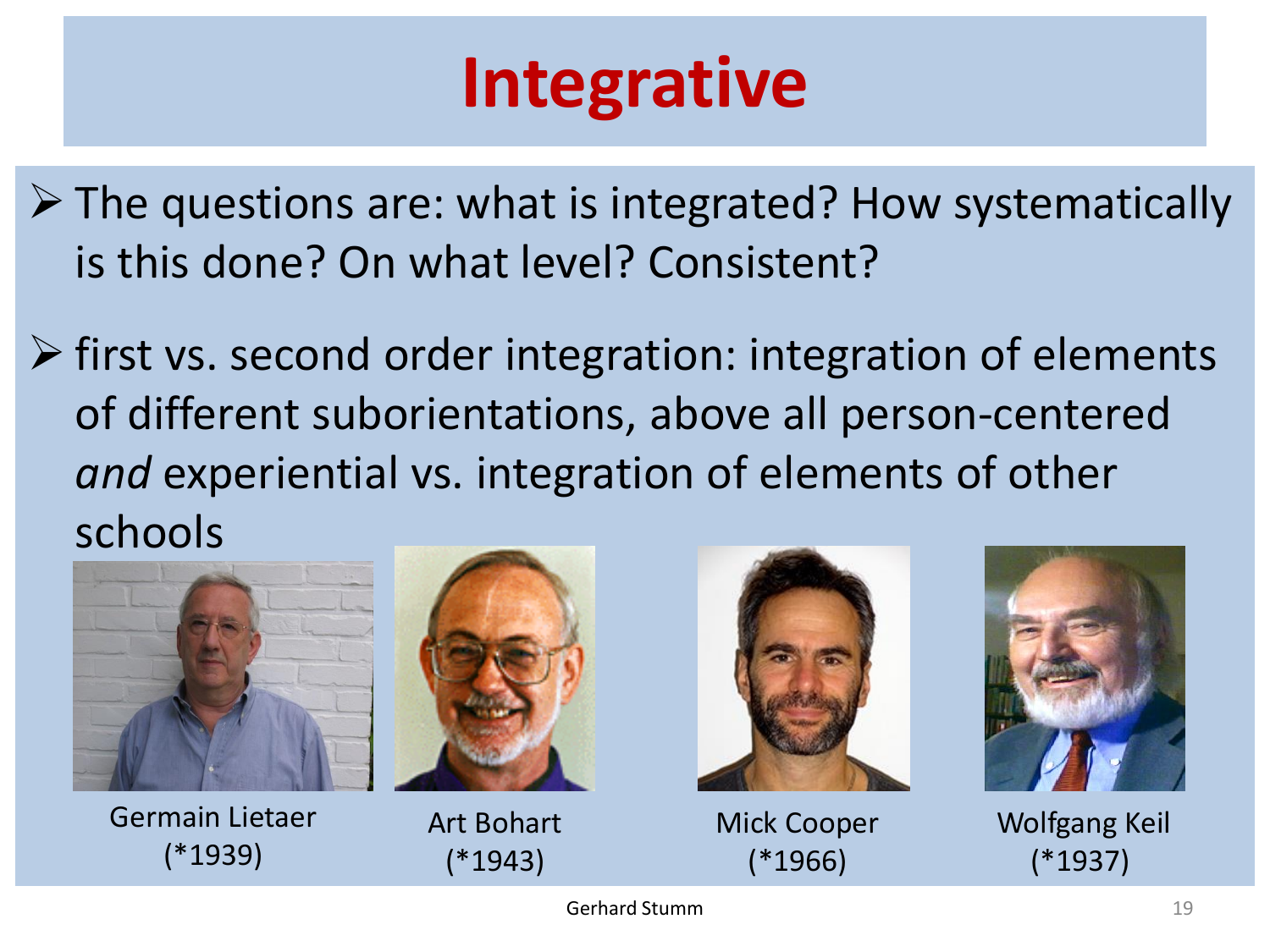#### **Identity aspects**

#### **Lietaer**

- $\triangleright$  focus on the experiencing self
- $\triangleright$  moment-by-moment empathy
- $\rho$  personal presence
- $\triangleright$  egalitarian-dialogic stance
- $\triangleright$  core conditions are crucial
- $\triangleright$  holistic image of human being
- $\triangleright$  self-agency & self-actualizing
- $\triangleright$  self-determination & choice
- $\triangleright$  pro-social nature of humans
- $\triangleright$  autonomy & interconnected

#### **Schmid**

- $\triangleright$  image of the human being
- $\triangleright$  fundamental "we"
- $\triangleright$  client comes first
- $\triangleright$  therapist is present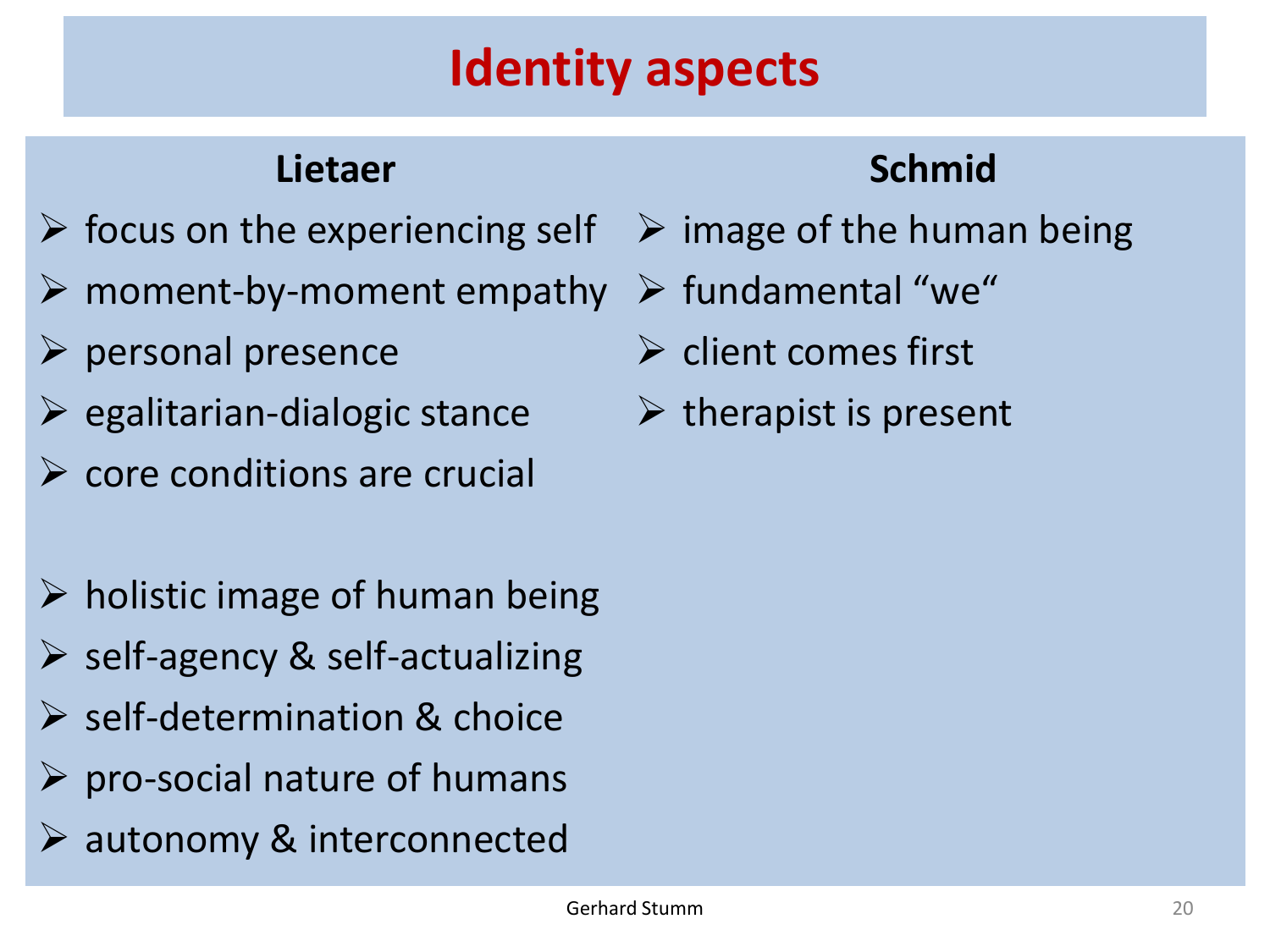#### **Identity aspects**

#### **Sanders**

- $\triangleright$  primacy of AT
- $\triangleright$  core conditions are necessary
- $\triangleright$  non-directive attitude (at level of content)
- $\triangleright$  autonomy & self-determination
- $\triangleright$  equality of therapist and client
- $\triangleright$  non-directive attitude throughout (also at the process level)
- $\triangleright$  core conditions are sufficient
- $\triangleright$  holistic perspective

#### **CCT (e.g. according to Merry)**

- $\triangleright$  AT (metapsychology, motivational theory)
- $\triangleright$  self, organism (theory of personality)
- $\triangleright$  conditions of worth, defense, incongruence (theory of disorder)
- $\triangleright$  core conditions, condition 6, non-directive (theory of therapy)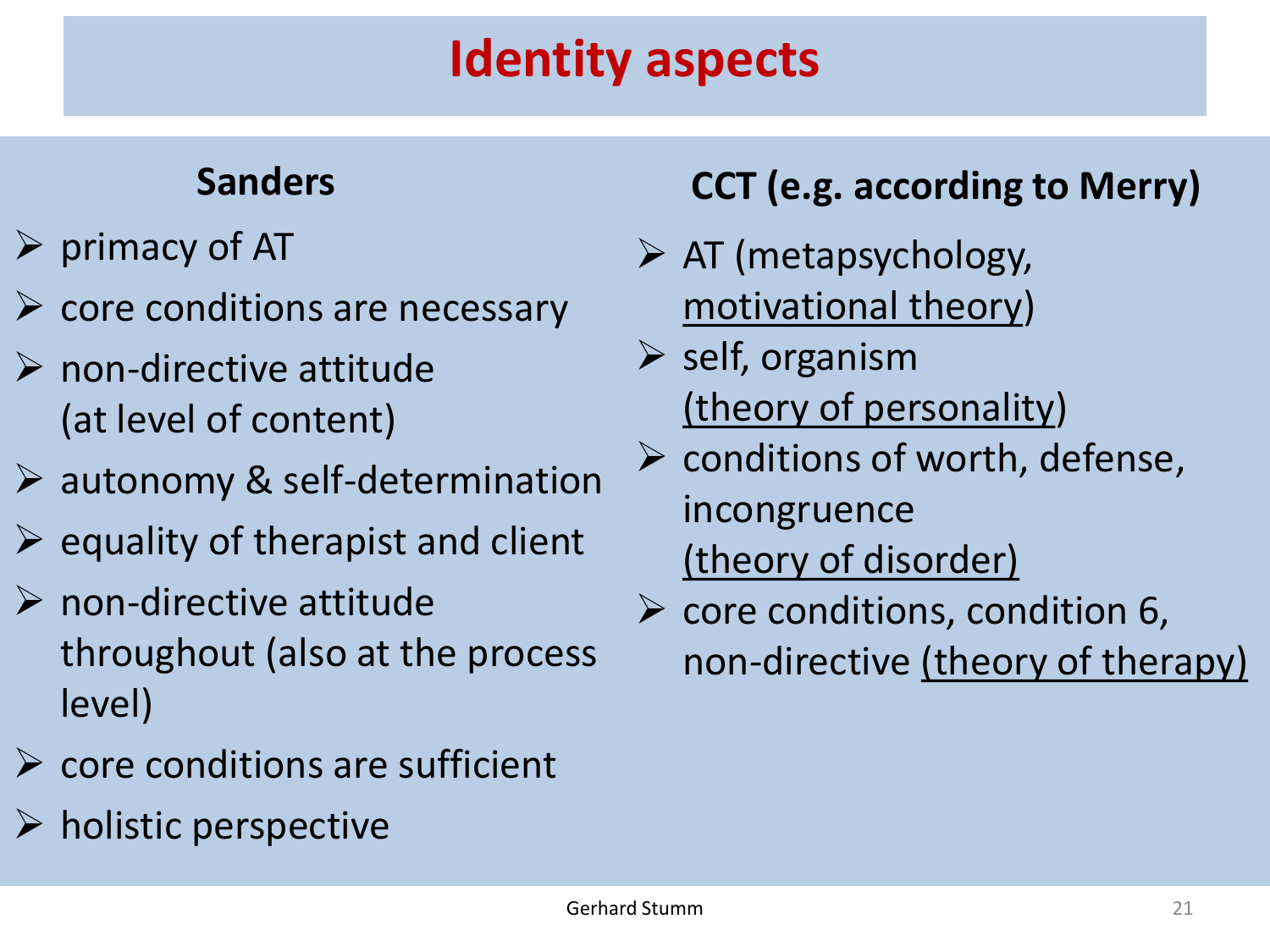## **Features and benefits of pluralism in PCE**

- $\triangleright$  Pluralistic stances in theory and practice, heterogeneity and discourse are signs of an elaborated and living approach  $\rightarrow$ **"fully functioning approach"**
- Diversity is a **counter-position to fundamentalism**
- Diversity allows to throw light on **person-centered shadows**
- There is a wide range of clients & therapists = **different types of persons** with specific characteristics  $\rightarrow$  advantage of a broad variety of methods is to benefit from **different styles**
- **between orthodoxy and arbitrariness**
- PCE = **a number of tribes** that have more or less in common, but enough to fit under one tent!
- $\triangleright$  **political perspective**  $\rightarrow$  "United we stand, divided we fall"!